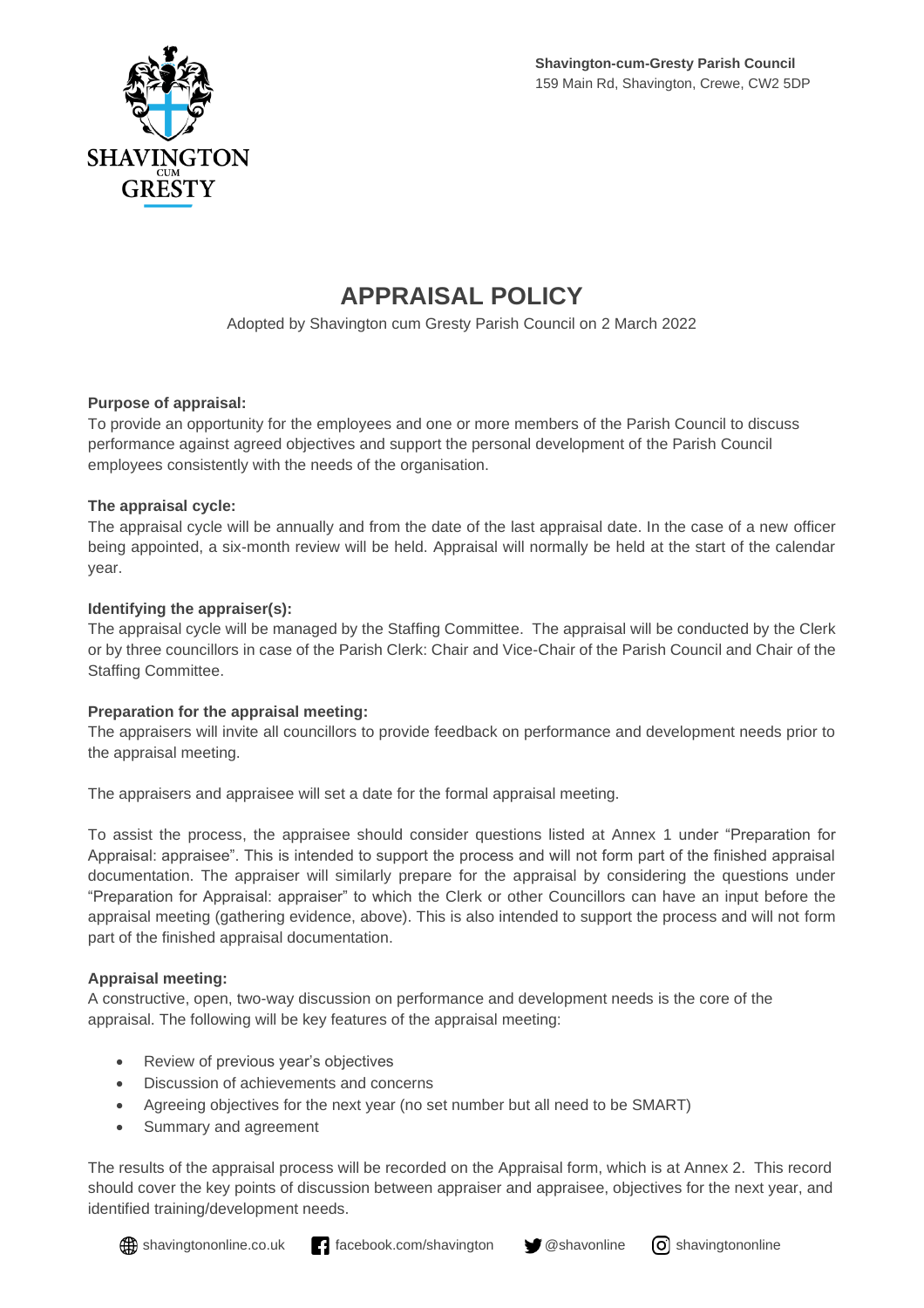

A copy of the form will be kept securely by both appraiser and appraisee.

### **Confidentiality and GDPR:**

Discussions, notes and records arising from the appraisal process shall be regarded as confidential. All Parish Council discussions shall take place in the absence of members of the public as provided for in the Standing Orders.



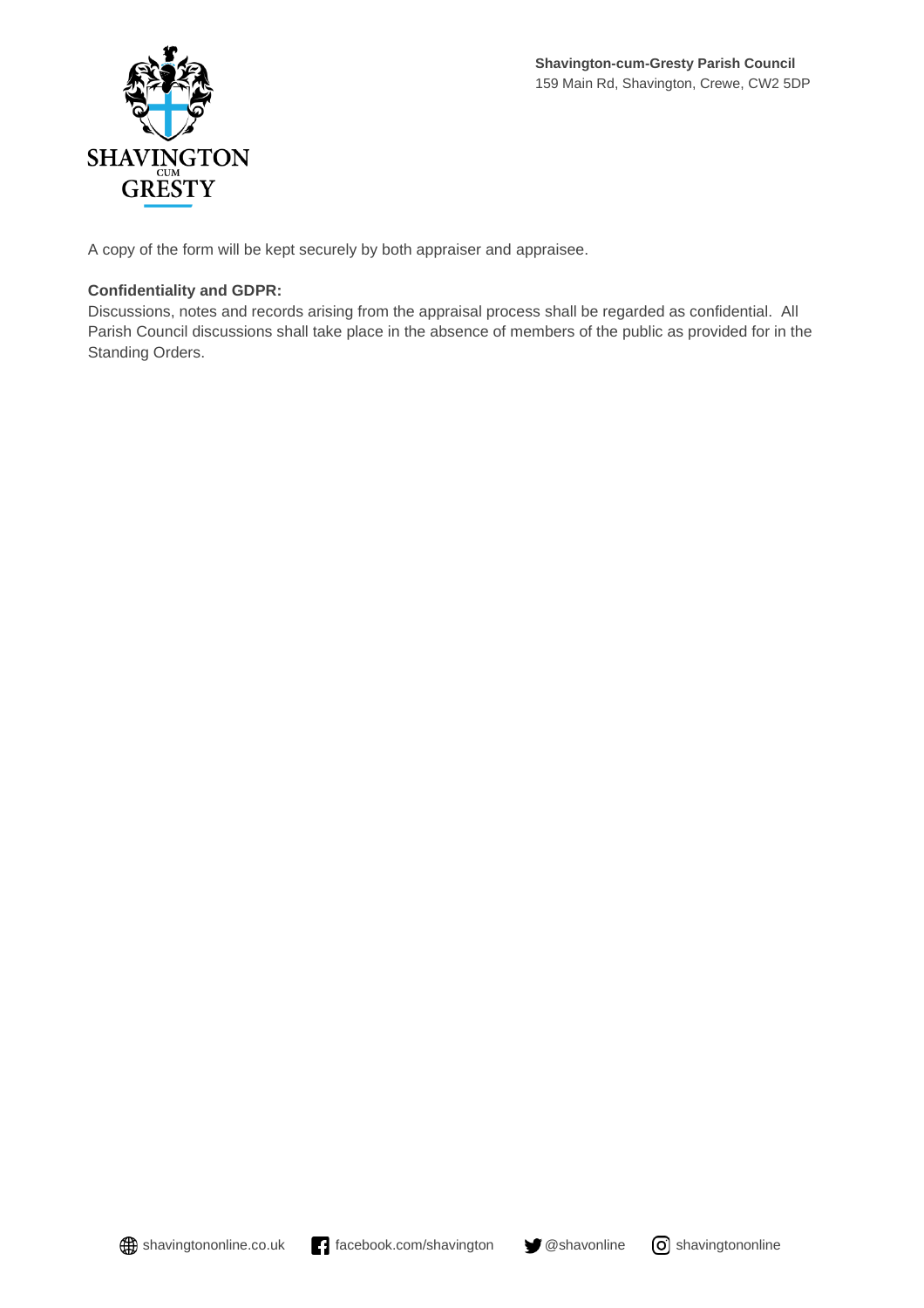

### **ANNEX 1**

## **Preparation for appraisal form (Appraisee)**

| Name:                                                                                                                                                                                                                       | Job title: |  |  |
|-----------------------------------------------------------------------------------------------------------------------------------------------------------------------------------------------------------------------------|------------|--|--|
|                                                                                                                                                                                                                             |            |  |  |
| Please agree with your manager how you will use this preparation form and whether you will be<br>forwarding it to him/her before the date of your appraisal meeting.                                                        |            |  |  |
| Your meeting is appointed for [time] on [date] and will take place in [meeting room].                                                                                                                                       |            |  |  |
| 1. Are you clear about what is required of you in your job and how this contributes to the organisation's<br>goals? Please use your job description and previously agreed objectives to help you consider this<br>question. |            |  |  |
|                                                                                                                                                                                                                             |            |  |  |
|                                                                                                                                                                                                                             |            |  |  |
|                                                                                                                                                                                                                             |            |  |  |
| 2. Are there any particular areas of your job in which you feel that you have particular strengths?                                                                                                                         |            |  |  |
|                                                                                                                                                                                                                             |            |  |  |
|                                                                                                                                                                                                                             |            |  |  |
|                                                                                                                                                                                                                             |            |  |  |
| 3. Are there any areas of your job in which you feel that you would like additional support to be able to<br>do the work more effectively?                                                                                  |            |  |  |
|                                                                                                                                                                                                                             |            |  |  |
|                                                                                                                                                                                                                             |            |  |  |
|                                                                                                                                                                                                                             |            |  |  |

**shavingtononline.co.uk facebook.com/shavington y** @shavonline **o** shavingtononline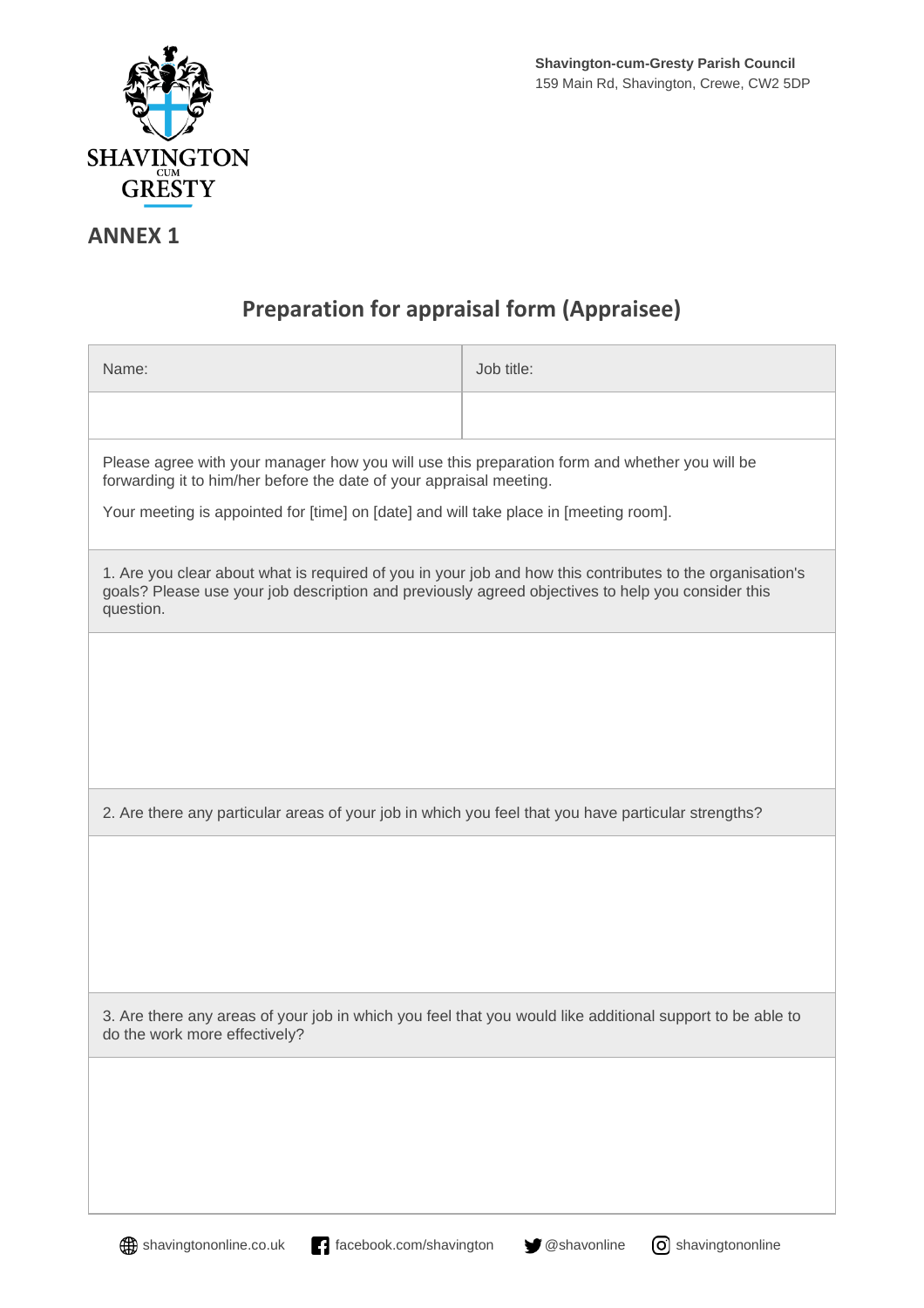

4. What training and development would you like to access to help you to do your job well or to develop into another role within the organisation?

5. Are there any other areas of work within the organisation that interest you?

6. Are there any other points that you would like to raise?

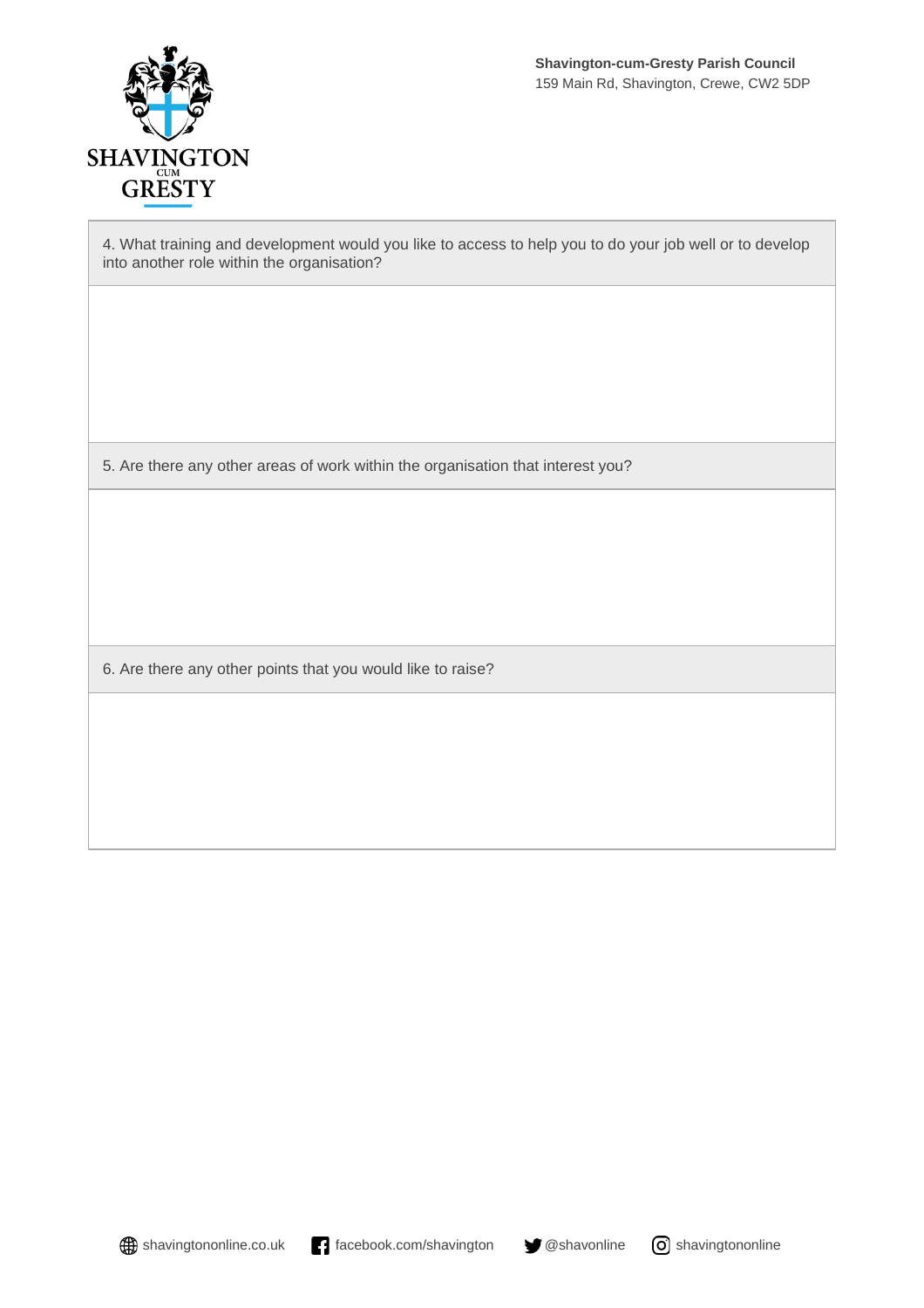

# **Preparation for appraisal form (Appraisers)**

| Name:                                                                                                                                                                        | Job title: |  |  |
|------------------------------------------------------------------------------------------------------------------------------------------------------------------------------|------------|--|--|
|                                                                                                                                                                              |            |  |  |
| Note: all councillors, not just those carrying out the appraisal, could contribute to these answers which<br>are intended to inform the discussion at the appraisal meeting. |            |  |  |
| 1. What are the Council's main requirements of the xxx role? (needs to align with the Job Description)                                                                       |            |  |  |
|                                                                                                                                                                              |            |  |  |
|                                                                                                                                                                              |            |  |  |
|                                                                                                                                                                              |            |  |  |
|                                                                                                                                                                              |            |  |  |
| 2. What are the employee's strengths/accomplishments in relation to this role?                                                                                               |            |  |  |
|                                                                                                                                                                              |            |  |  |
|                                                                                                                                                                              |            |  |  |
|                                                                                                                                                                              |            |  |  |
| 3. Are there any problems/difficulties? (be prepared to cite examples and evaluate performance against<br>objectives)                                                        |            |  |  |
|                                                                                                                                                                              |            |  |  |
|                                                                                                                                                                              |            |  |  |
|                                                                                                                                                                              |            |  |  |
|                                                                                                                                                                              |            |  |  |
| 4. What are the main objectives of the Council for the next year?                                                                                                            |            |  |  |
|                                                                                                                                                                              |            |  |  |
|                                                                                                                                                                              |            |  |  |

**shavingtononline.co.uk facebook.com/shavington y** @shavonline **o** shavingtononline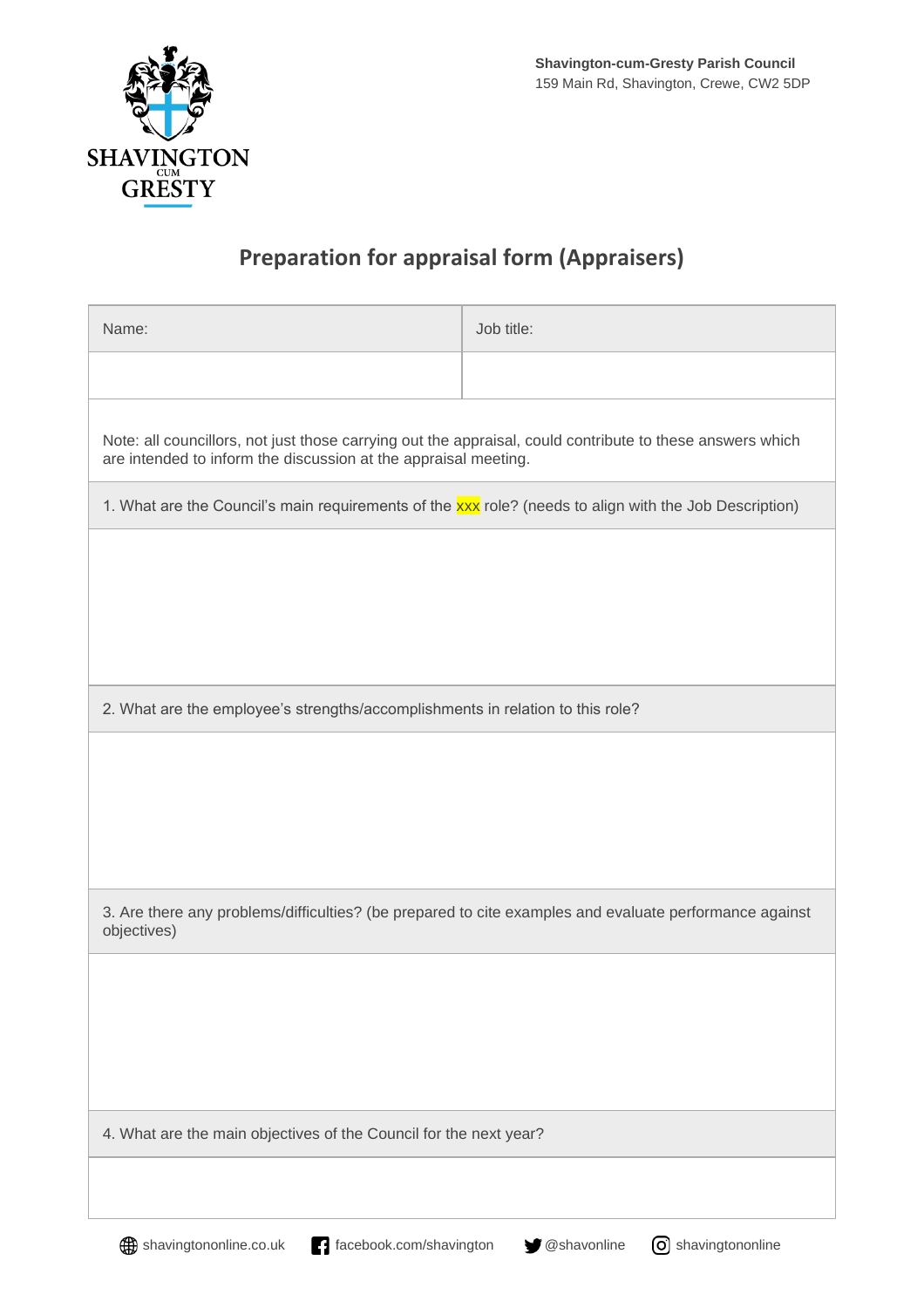

5. How do you think the **xxx** role help the Council to achieve these objectives?

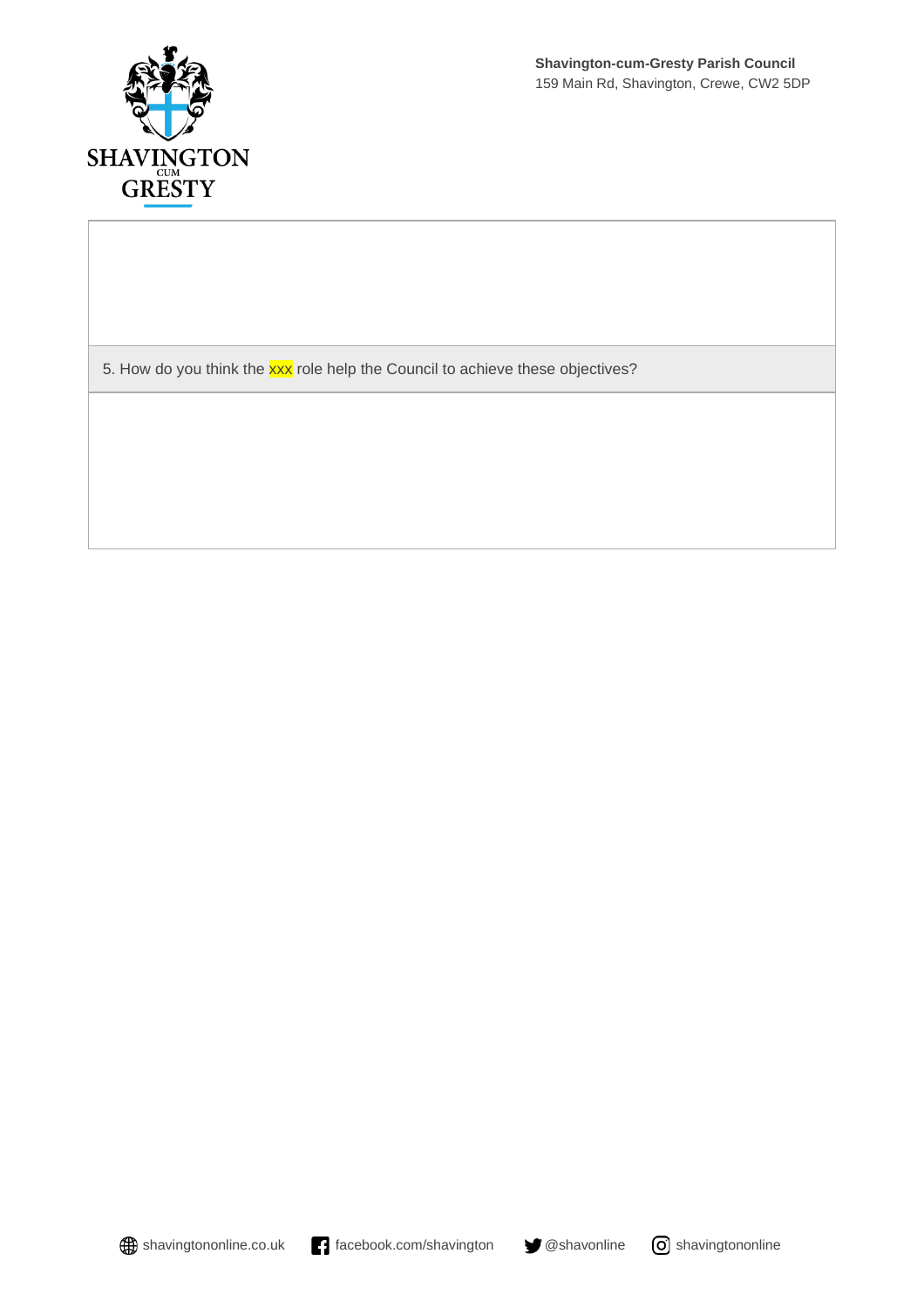

### **ANNEX 2**

### **Appraisal Form**

| <b>Employee's name:</b> |  |
|-------------------------|--|
| Job title:              |  |
| Date of engagement:     |  |
| <b>Manager:</b>         |  |
| Date of meeting:        |  |

### **Current performance**

This section should be used to record discussion on the key areas of the job, and include a summary of achievement in any objectives that have been previously agreed.

### **Development summary**

This section should be used to record any areas of the employee's work where further training and support is required, and any areas where performance is particularly strong and should be developed further.

### **Development and training**

This section should list specific requirements for any training or development. These activities are not restricted to training courses, and may include attachments, projects, coaching, planned experience or any other suitable activity that will enhance the skills, knowledge and behaviour required in the employee's work.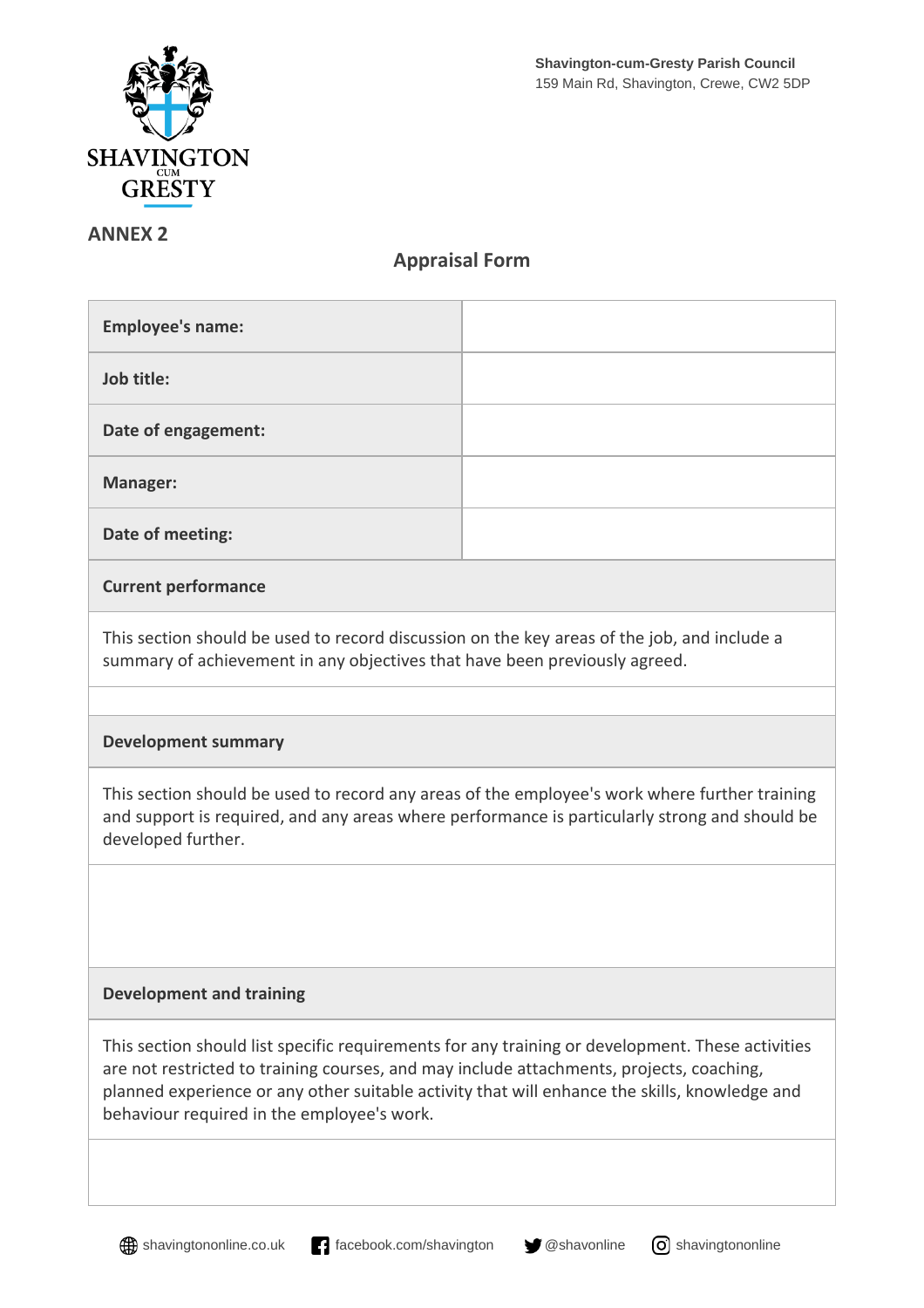



| <b>Career planning</b>                                                                                                             |  |  |
|------------------------------------------------------------------------------------------------------------------------------------|--|--|
| This section should record any areas of the department or organisation in which the employee<br>has expressed a specific interest. |  |  |
|                                                                                                                                    |  |  |
|                                                                                                                                    |  |  |
| <b>Other areas of discussion</b>                                                                                                   |  |  |
| This section should record any other points raised at the appraisal meeting.                                                       |  |  |
|                                                                                                                                    |  |  |
|                                                                                                                                    |  |  |
|                                                                                                                                    |  |  |
| <b>Employee's signature:</b>                                                                                                       |  |  |
| <b>Appraiser's signature:</b>                                                                                                      |  |  |
| Date:                                                                                                                              |  |  |
| Reviewing manager's signature:                                                                                                     |  |  |
| Date:                                                                                                                              |  |  |
| One copy of this completed form will be kept by the appraiser, one by the appraisee and one<br>in the employee's personnel file.   |  |  |

**shavingtononline.co.uk facebook.com/shavington y** @shavonline **o** shavingtononline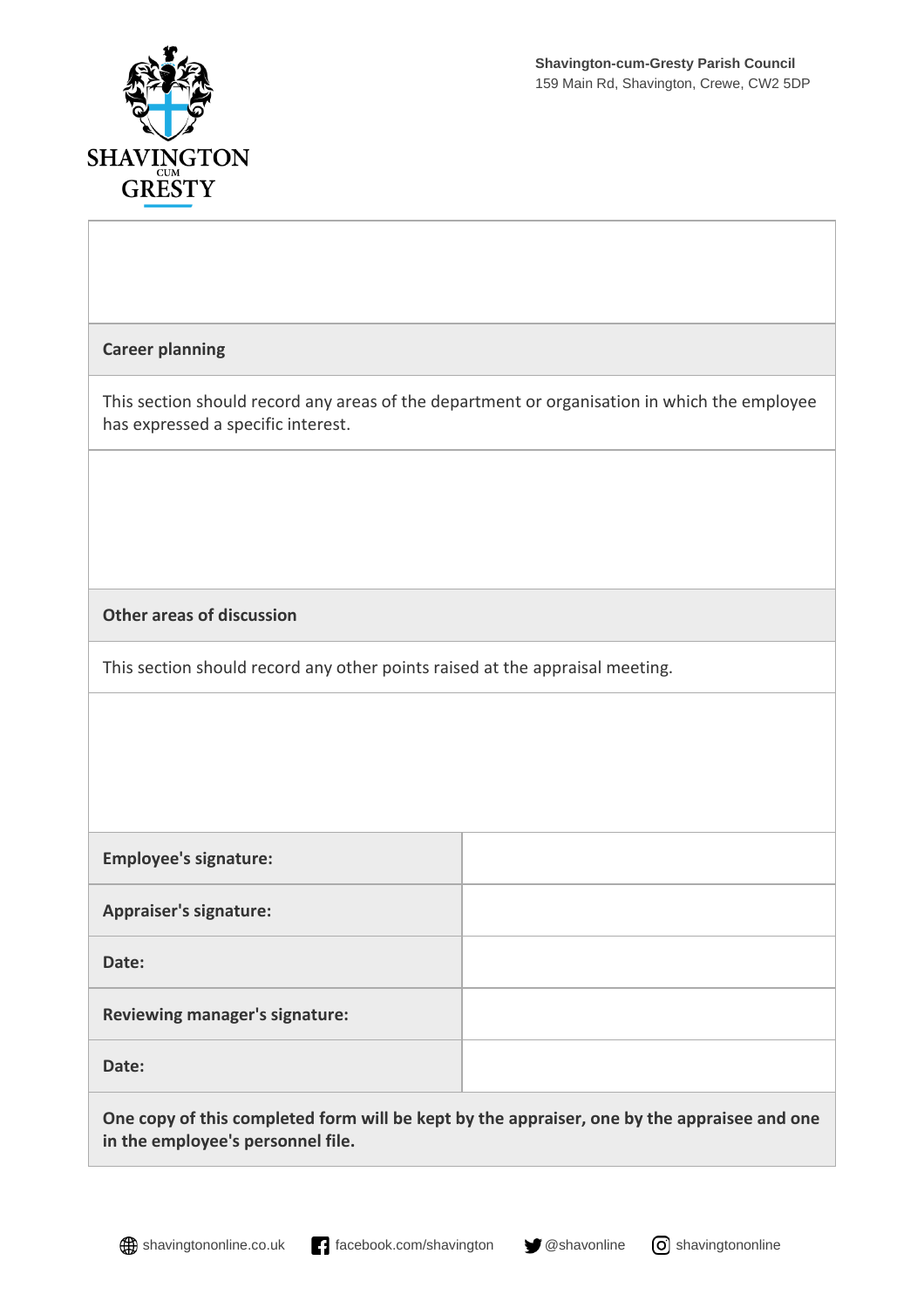

### **Form for action plan following appraisal**

| <b>Employee's name:</b>                |  |
|----------------------------------------|--|
| Job title:                             |  |
| Department:                            |  |
| Date of engagement:                    |  |
| Date of appointment to current role:   |  |
| <b>Manager:</b>                        |  |
| Date of performance appraisal meeting: |  |

The following objectives have been agreed for the coming year to address developmental and departmental needs.

| <b>Objective agreed</b>      | <b>Action required to</b><br>implement | <b>Target date</b> |
|------------------------------|----------------------------------------|--------------------|
| 1.                           |                                        |                    |
| 2.                           |                                        |                    |
| 3.                           |                                        |                    |
| 4.                           |                                        |                    |
| 5.                           |                                        |                    |
| <b>Employee's signature:</b> |                                        |                    |
| Appraiser's signature:       |                                        |                    |
| Date:                        |                                        |                    |